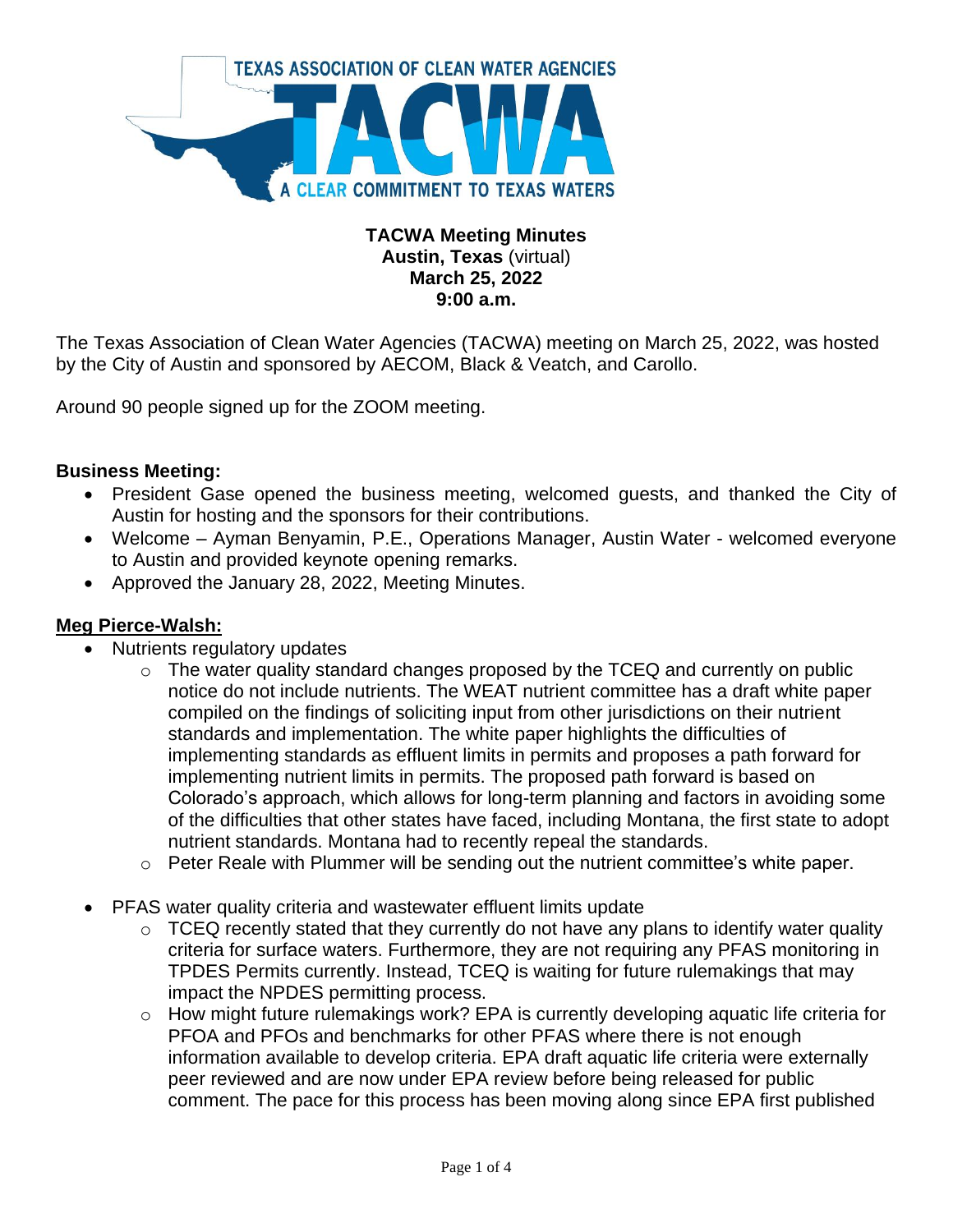

their roadmap last year, and the anticipated timing matches the planned EPA roadmap schedule for late-2022. Draft human health criteria based on fish consumption and drinking water are ongoing and have a longer lead time into 2024.

- o So, what can happen from here? TCEQ will continue to review PFAS criteria and like any EPA nationally recommended criteria can opt to adopt into state rule or used as guidance for developing their own criteria.
- San Francisco challenges EPA
	- $\circ$  This is a court case that may be of interest to operators of community sewer systems. City and County of San Francisco is challenging the EPA regarding their NPDES permit that was issued following completion of their combined sewer overflow long term control plan. Last week, the U.S. Appeals ninth circuit court heard oral arguments on this case. Two primary issues are at hand:
		- Can permit writers require a city to revisit a long-term control plan without water quality data demonstrating such and need?
		- And is the statement that discharges cannot "cause or contribute" to water quality standards violations appropriate in NPDES permits.

This is an interesting case because it touches on interpretation of generic language in the CWA, CSO policy, and protecting communities that have invested resources into combined sewer system infrastructure. NACWA recently published an amicus brief on this issue if you are interested: [nacwa-casa-louisville-nyc-ninth-cir-amicus-brief.pdf.](https://gcc02.safelinks.protection.outlook.com/?url=https%3A%2F%2Fwww.nacwa.org%2Fdocs%2Fdefault-source%2Fresources---public%2Fnacwa-casa-louisville-nyc-ninth-cir-amicus-brief.pdf%3Fsfvrsn%3Dcef0fa61_2&data=04%7C01%7CCarol.LaBreche%40houstontx.gov%7C1fb9895afe9c49ffb18b08da0ea9352f%7C57a85a10258b45b4a519c96c7721094c%7C1%7C0%7C637838418195242493%7CUnknown%7CTWFpbGZsb3d8eyJWIjoiMC4wLjAwMDAiLCJQIjoiV2luMzIiLCJBTiI6Ik1haWwiLCJXVCI6Mn0%3D%7C3000&sdata=BNd8y4baUtE5SlAQh7oTmiWyQUQFv1XnHC1846R5OvU%3D&reserved=0)

#### **Janet Sims:**

- TCEQ's 2022 Triennial Revisions of the Texas Surface Water Quality Standards (TSWQS) Revisions to the TSWQS are scheduled to be published in the TX Register, March 25, 2022. Public comment period ends May 2, 2022. Adoption of the revisions by TCEQ is planned for September. After TCEQ adoption, the revisions must go to EPA for approval. Revisions to the TSWQS include the following:
	- o Temporary standards provisions were revised.– Temporary standards are used when established criteria are not attainable for a particular reason. A permit limit is based on best reduction achievable or best available technology at the time. The goal is to allow time for facilities to make progress and eventually achieve the underlying standard. Revision to the provision clarified that temporary standards must be re-evaluated every five years, which can be accomplished through the permit process or through the triennial review. The provision was clarified that EPA will have the authority to approve the evaluations to continue the temporary standards.
	- $\circ$  Bio-accumulation Factor The definition for bio-accumulation factor was added. These are used with human health protection parameters. The factor is the ratio of the concentration of a chemical accumulated in the fish tissue to concentration of that same chemical in ambient water quality.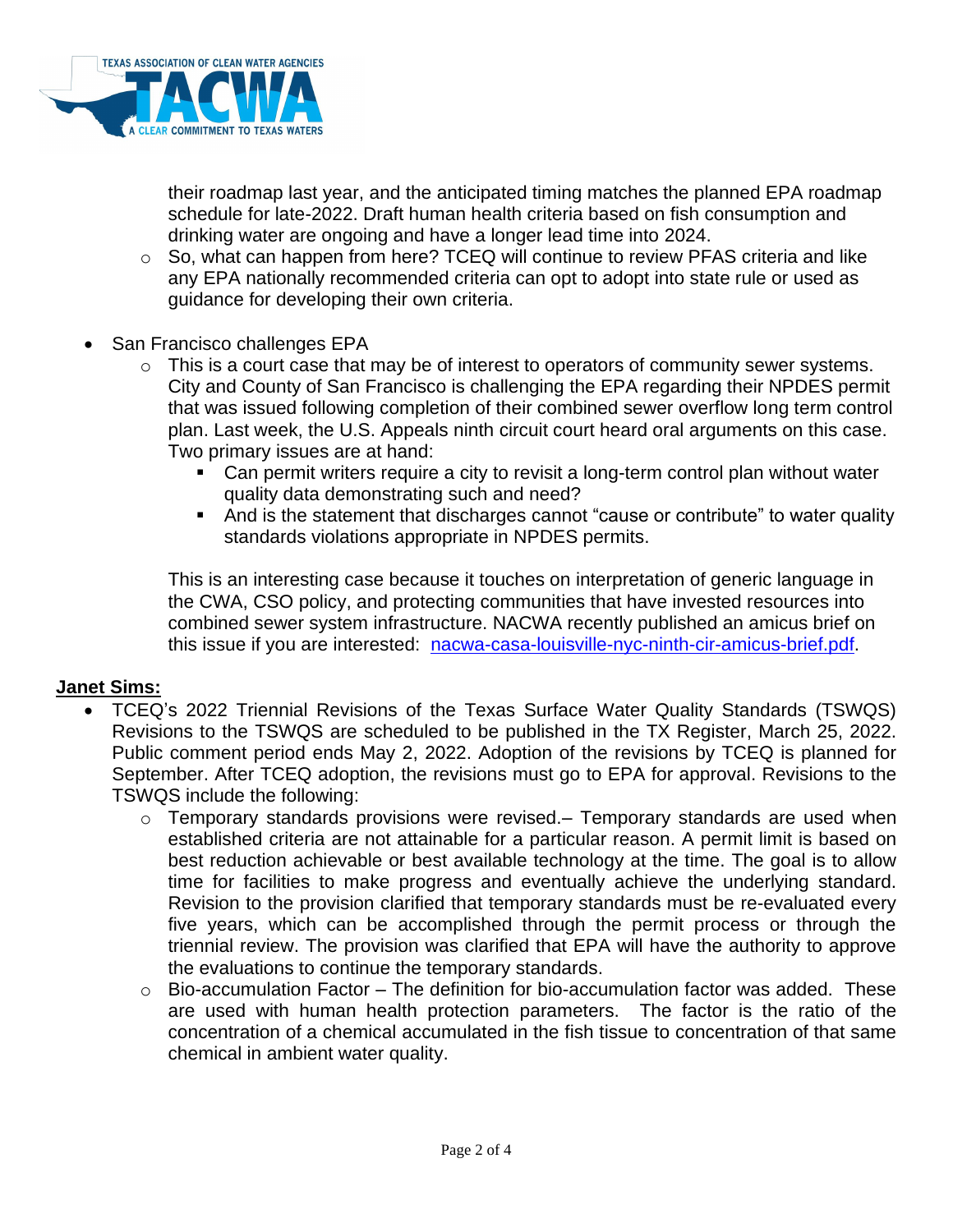

- $\circ$  Method detection limit definition was updated to be consistent with the EPA 2017 Method Update Rules. The method detection limit is now the minimum concentration that can be measured and reported at 99% confidence that the concentration is distinguishable from the method blank result versus what was formerly zero.
- o Aquatic Life Use Criteria were changed for cadmium.
- o Several Human Health Criteria were changed based on current scientific information and newly updated EPA criteria documents.
- o New standard for high saline inland waters for primary contact recreation II were adopted. The geometric mean criterion for enterococci is 54 per 100 ml.
- o There were several site-specific changes, recreational uses with bacteria levels updated based on use attainability analyses conducted by TCEQ. Most went from primary contact recreation I to secondary contact recreation.
- o Changes to surface drinking water supplies include removal of two lakes and the addition of one.
- o Aquatic life uses changes for a few segments.
- o New site-specific copper standards are adopted in Appendix E of the standard.
- 2022 Texas Integrated Report for Clean Water Act. Public comment period is completed. TCEQ is in process of revising the Report based on comments. The public comments and revisions will be posted prior to going to the commissioners and EPA for approval.

### **Julie Nahrgang:**

- $88<sup>th</sup>$  Regular Session of the Texas Legislature Key Dates: November 8 Election Day, November 14 – 1<sup>st</sup> day of prefiling, January 10 – 1<sup>st</sup> day of 87<sup>th</sup> Lege, May 29 – Sine Die
- 87<sup>th</sup> Regular Session: Special Sessions 1,2, and 3: July 8(1), August 2(2), September 20(3)
- Redistricting drawn to favor Incumbent (predicted results)

| $\circ$ US House              | <b>Texas Senate</b>      | Texas House        |
|-------------------------------|--------------------------|--------------------|
| $2010: 36$ total, $23R - 13D$ | $-31$ total, $18R - 13D$ | -150 total 83R-67D |
| 2020: 38 total, $25R - 13D$   | $-31$ total, $19R - 12D$ | -150 total 85R-65D |

- TCEQ, TWDB and PUC under Sunset Review
	- o TCEQ's Sunset review will be through mid-May
	- o TDWB's Sunset review will be through the end of March
	- o PUC's Sunset review will be between April and November 20
- Rep Larson and Rep. Eddie Lucio III will not seek reelection (-water thinker and leader, interested in ASR and desalination, -both served on the House Natural Resources Committee w/Larson as Chair)
- Retirements, Resignations, & Re-election Changes Lyle Larson (R), Eddie Lucio III(D), Alex Dominguez (D) running for TX Senate, Kyle Biederman (R)
- Senate Bill 3 Timelines
	- o Submit power providers and critical load list of water and wastewater facilities to PUC by Nov 1, 2021
	- $\circ$  Backup power plans for water utilities due to TCEQ by March 1, 2022 90-day extension can be requested
	- o Plan Implementation Deadline, July 1, 2022
	- o Maintain 20 PSI during power outages more than 24 hours
	- $\circ$  TCEQ support available to develop plans